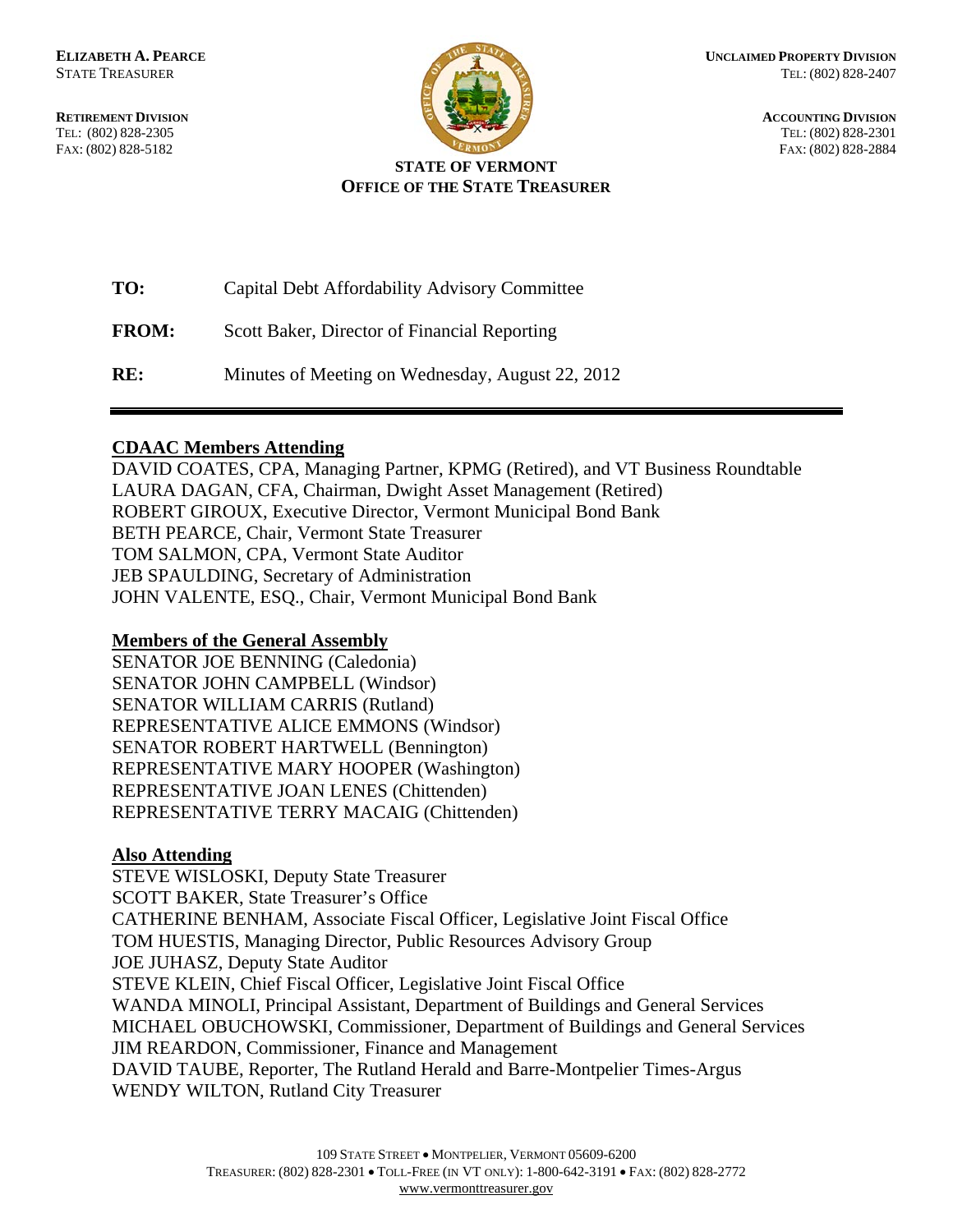## **1. Opening remarks and approval of minutes**

Ms. Pearce called the meeting to order at 1:00 p.m. The meeting was held in the 4th Floor Governor's Conference Room, 109 State Street, Montpelier.

Ms. Pearce reviewed the purpose of CDAAC and the role of the Committee. She said that over the years, the Committee has periodically reviewed and adjusted its methodology to determine how much debt can be prudently issued, and with PRAG becoming the State's new financial advisor, it was appropriate to review the methodology again. This is especially true particularly given the volatility in debt issuance by other states, and in the triple-A states peer group over the last several years.

### **Mr. Valente motioned, Mr. Coates seconded, and the Committee unanimously approved the minutes of the July 19, 2012 meeting by voice vote.**

## **2. Comments from Institutions Committee Chairs (Representative Emmons and Senator Hartwell)**

Representative Emmons stated that the current two year process is helpful for planning purposes, and has especially helped with the issues around Tropical Storm Irene. She said that there are real capital needs around the State, and the Legislature wants to make sure that these needs, as well as commitments to the local communities are met. She wants to ensure that money goes to farmers, the State Hospital and the Waterbury Complex. Senator Hartwell strongly supported Representative Emmons and reiterated that there are needs around the State.

# **3. Review of CDAAC Report methodology, statute, and prior-year changes**

Mr. Huestis said that using the existing CDAAC methodology to determine debt issuance capacity has been impacted by volatility in both year-over-year debt issuance amounts, and in the peer group of triple-A rated states. In particular, States with three triple-A ratings have issued more debt than those, such as Vermont, with only two triple-A ratings. He said that the rating agencies have become relatively less focused on debt, and more focused on pension and OPEB unfunded liabilities. They are also looking at instances where recommendations are not being followed, or where governance has broken down, such disagreements between executive and legislative branches. Moody's has also proposed adjustments to U.S. state and local government reported pension data. Ms. Pearce commented that the Moody's change did attract considerable attention from industry groups such as the National Association of State Auditors, Comptrollers and Treasurers (NASACT), and that the comment period has been moved out until the end of September.

Representative Emmons felt that we should score rather favorably given that we balance our budget, pay our bills, have agreement between the Legislative and Executive branches, and meet the commitments of our capital needs.

Mr. Huestis said that those are the points that have been made in meetings with the rating agencies, and that they view Vermont favorable in this regard, especially considering S&P's recent upgrade of the Transportation bonds from AA to AA+.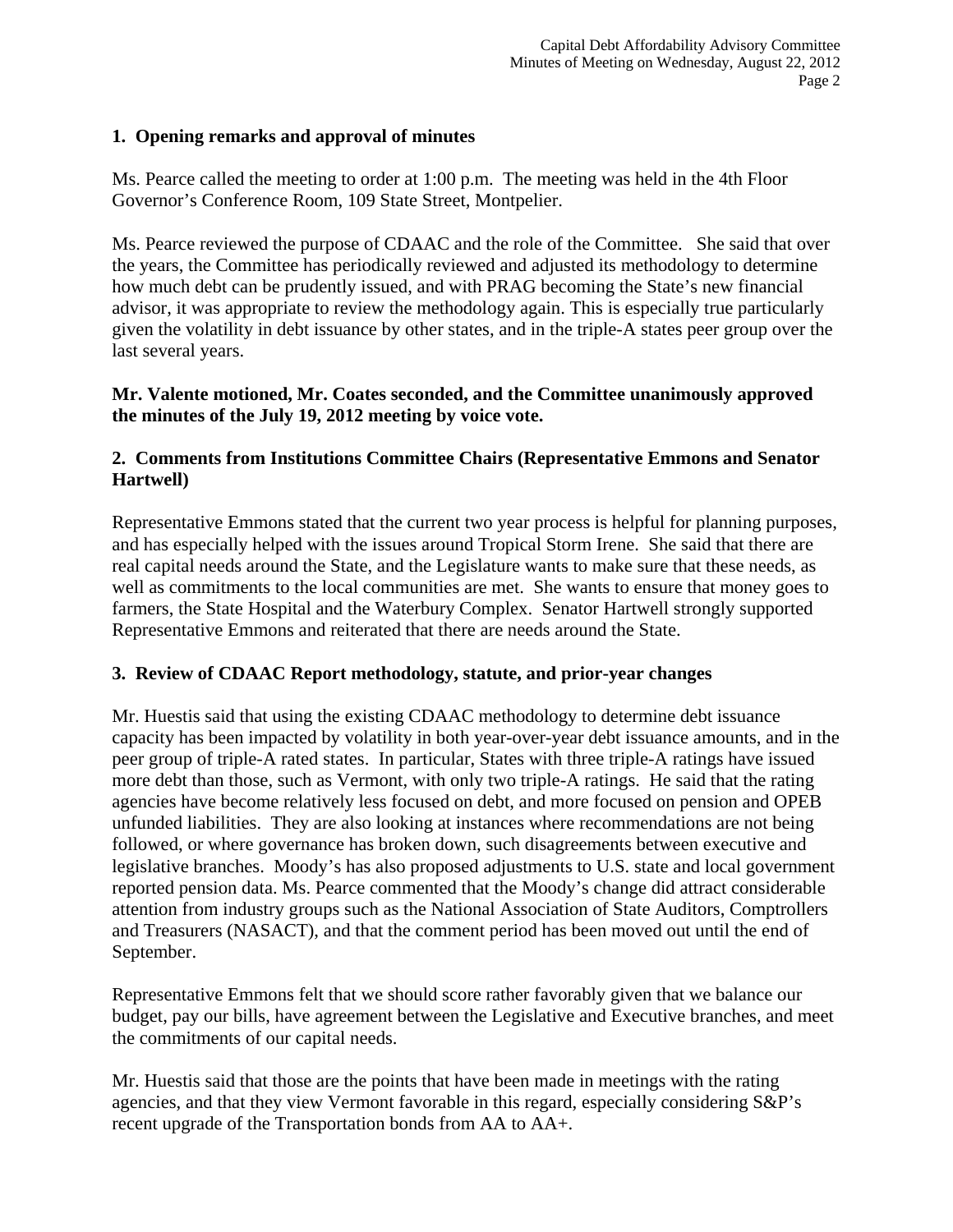Mr. Spaulding said that some things are within our control such as being prudent with the amount of debt issued, and the fact that the Governor has always followed the CDAAC recommendation.

### **4. Discussion of Waterbury Office Complex and State Hospital**

Mr. Spaulding said the gap between the funding available (exclusive of FEMA reimbursement) and the optimum plan for rehabilitating the Waterbury Office Complex and the State Hospital is approximately \$120 million. It may be another 2-4 weeks until the State knows what we will be getting from FEMA. The optimum plan is basically what the Legislature approved – the State Hospital plan includes 14 beds in Brattleboro, 10 in Rutland, and 24 in Berlin, and a temporary facility in Morrisville. The State is moving ahead with this plan. The Waterbury Complex includes demolishing a couple of dozen buildings, developing a new building, and moving the heat plant out of the flood area. This will result in a smaller, more energy efficient workplace. The current price tag for the complex is about \$125 million. The best hope is to gain significant participation from FEMA. All possibilities are being explored at this point, but in the end, this will be a decision made with the Legislature, not the Administration alone.

Representative Emmons said that the complex is a vital economic engine for the Waterbury community, and we owe it to them to do our best to send our employees back. She said that we have made our commitment, and we must follow through. Senator Hartwell agreed with her comments and said that we should not let this go on any longer than necessary.

## **5. Capital projects update from Buildings and General Services**

Commissioner Obuchowski said that everybody was put on notice that there are pressures on the Capital Bill, and that much of the money will be dedicated to the recovery from Irene. However, BGS will be keeping their commitment to major maintenance on State buildings.

Ms. Pearce said that the Treasurer's Office has worked with Finance & Management to produce a list of projects which has residual amounts due from bond proceeds. This list will be reviewed, and some may be re-allocated.

Mr. Wisloski said that for the CDAAC report, we will assume our next bond issuance will be \$102.286 million – this is the remainder of the 2 year authorization plus \$5.9 million of authorized but unissued amount.

### **6. Review of methodology, debt ratio projections and preliminary debt affordability estimates**

Mr. Wisloski said that the CDAAC's long-term goal was to reduce and stabilize the State's debt outstanding to a reasonable debt level, and then increase capacity at a modest level going forward compared to other triple-A rated states. Currently, debt per capita (DPC) is \$796 for Vermont (the median for all 50 states is \$1,100). The DPC is one of the three critical ratios that the rating agencies measure, along with debt as percentage of personal income, and debt service